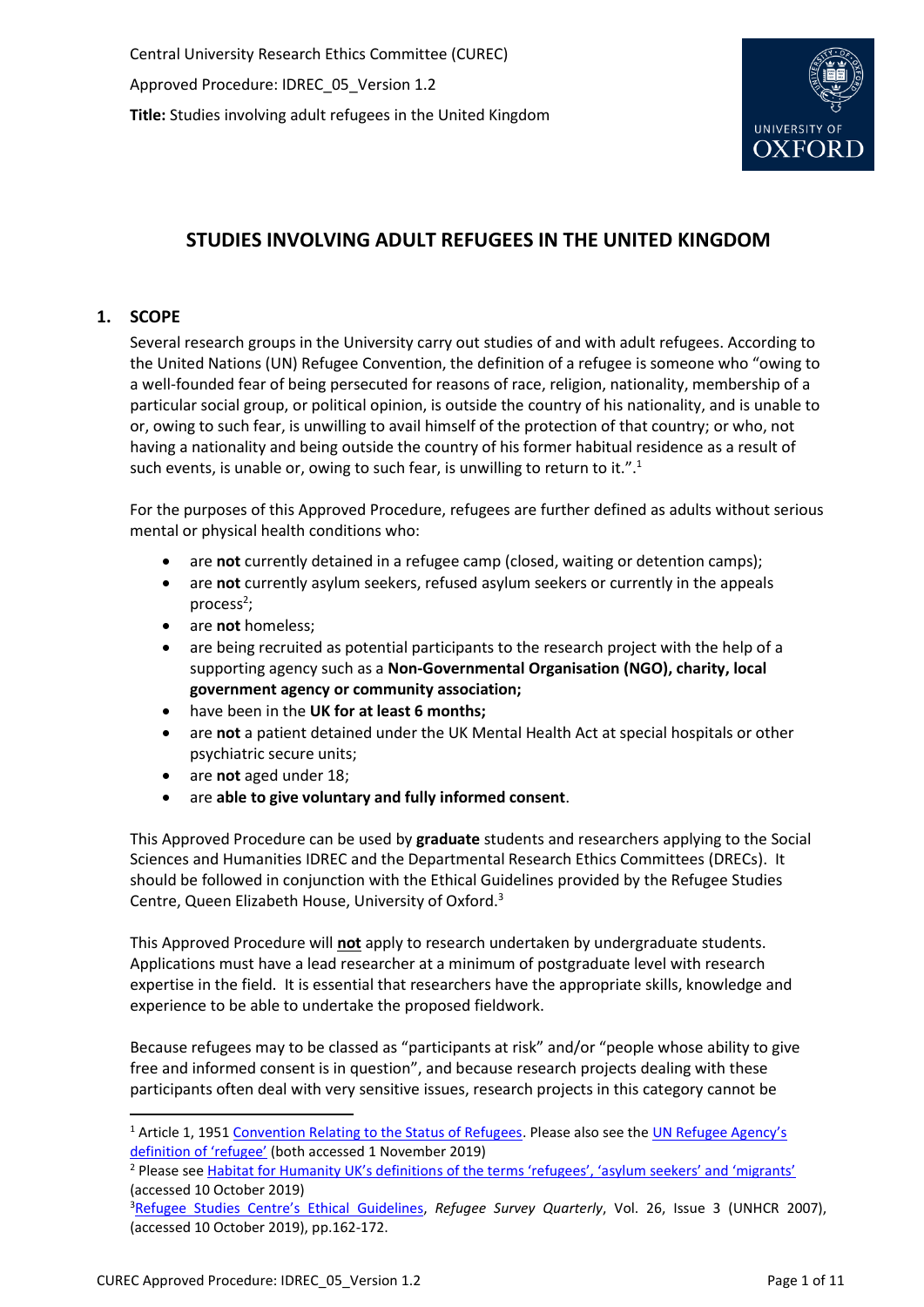approved purely on the basis of a CUREC 1A checklist completion. This Approved Procedure has been devised with the aim of specifying a set of procedures that will be acceptable to the SSH IDREC and DRECs to enable researchers to apply for ethical review and approval via the CUREC 1A process.

The applicable scope of this Approved Procedure is further dependent on the level of research risk, research setting, and types of research methods involved.

### **1.1 Level of Research Risk**

The level of permissible research risk in order to apply this Approved Procedure is based on a risk analysis of a given research project at three levels:

- 1. Does the research cover a potentially sensitive topic a field of research that may be ethically, emotionally or politically sensitive (e.g. gender issues, race relations, education, asylum seeking process, daily life, low to medium risk to participant's wellbeing, associated with opening up discussion or making comments on sensitive/traumatic topics)? Could there be a risk of inadvertently influencing a participant's decision-making when discussing the challenges they face? In analysing this level of risk, it need not be assumed that risky topics carry serious risk themselves, provided that proper safeguards are put in place, including secondary trauma training by researchers (see sections below).
- 2. Might the research present serious risks to or harm the participants (for example, but not exclusively: topics involving serious mental health issues, serious trauma, threats of or actual (sexual) violence, suicide, self-harm, serious communicable diseases; severe bullying, intimidation or harassment, involvement in current criminal activities)? Is there a serious risk of drawing negative attention to the participant and their circumstances as a consequence of taking part in the research project?
- 3. Might the research present serious physical or emotional risks to researchers?

This Approved Procedure covers situations that are assessed as carrying **no serious significant risk** (level 1 only). If the project classes as level 2 or 3 above, this Approved Procedure does **not** apply and approval **must** be sought by completing a full CUREC 2 application. In this case, the guidance given in this Approved Procedure document will still be helpful.

Examples given in levels 2 and 3 above are not exhaustive, so advice on whether a CUREC 2 application is needed should be sought from the SSH IDREC on a case-by-case basis.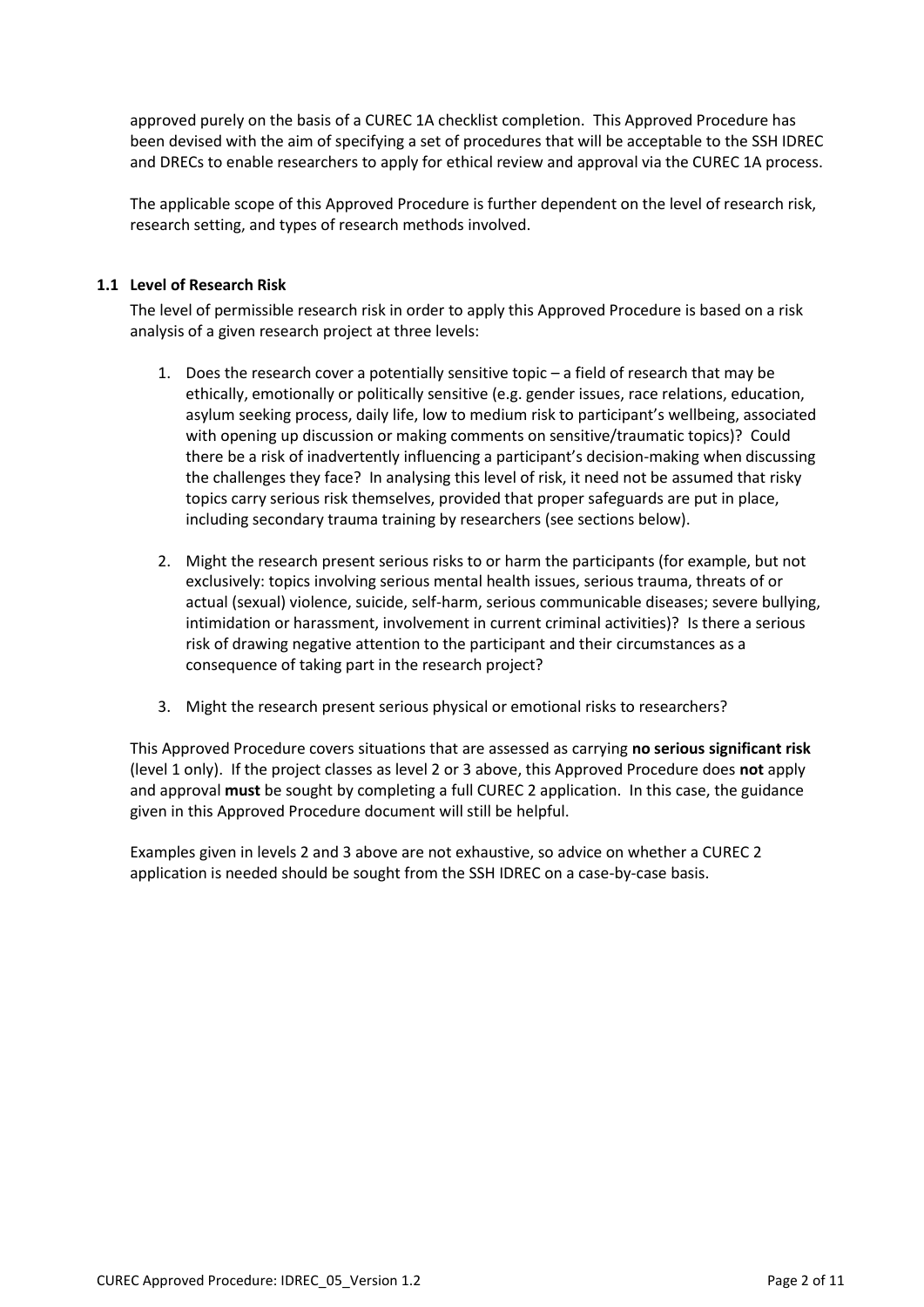### **1.2 Research Setting and Permissions**

This Approved Procedure applies to research where participants are accessed through NGOs / charities and the research is conducted in safe premises convenient for both participants and researchers, with the prior permission of the NGO/charity,<sup>4</sup> and the voluntary, informed consent of the participant. Researchers will need to ensure that they have assessed the participant's capacity to consent.

The study can only start once CUREC approval and any necessary third-party permission (e.g. from NGO/charity) and safety clearance have been obtained.

NGOs/charities are likely to have their own policies that cover similar topics to those raised in this procedure. Researchers should read and adhere to those policies and raise any contradictions with the SSH IDREC or DREC when applying for research ethics approval.

Researchers need to bear in mind that refugees, NGOs and other organisations can suffer 'research fatigue', so research proposals should be tailored to the needs of refugees and these organisations as well as to the researcher's own academic aims.

#### **1.3 Research Methods**

The following methods are permissible under this Approved Procedure with refugees and NGO/ charity staff, as long as the NGO/charity has reviewed and approved the following:

- Semi-structured interview (including questions)
- Questionnaire
- Participant performs verbal/paper and pencil/computer based task
- Observation of participant
- Focus groups
- Online survey

The following require specific consent from the NGO/charity and the refugee (see section 6):

- Audio recording of and by the participant
- Making still images / photographs of and by the participant
- Video recording of and by a participant

If an NGO/charity is involved to the extent that a researcher is accessing participants as a result of its efforts, and/or the researcher is able to say that they are conducting the work with the support of the NGO/charity, then the NGO/charity may ask to see in advance the proposed questions/guidelines for the research. With regard to photos and recordings, some NGO/charity staff members may reserve the right to being present throughout and, in some cases, may intervene if they feel it appropriate. They may also reserve the right to check final versions.

IDREC and NGO requirements should be harmonised as far as possible as part of the initial negotiations between researcher and NGO, and researchers should alert their DREC or IDREC to any issues or amendments the NGO may request. Participant information sheets or oral consent scripts should reflect the possibility that NGOs may request to see some of the final data (including video/audio recordings), as long as the IDREC and DREC is content to allow this.

l

<sup>4</sup> Publications that cover the practicalities of academic collaborations with NGOs: Mercer, C. (2006). Working with partners: ngos and cbos. In Desai, V., & Potter, R. B. *Doing development research* (pp. 94-103). London: SAGE Publications, Ltd doi: 10.4135/9781849208925.

Roper, Laura. "[Achieving Successful Academic-Practitioner Research Collaborations](http://www.jstor.org/stable/4029505)." *Development in Practice*, vol. 12, no. 3/4, 2002, pp. 338–345. *JSTOR* (both accessed 10 October 2019).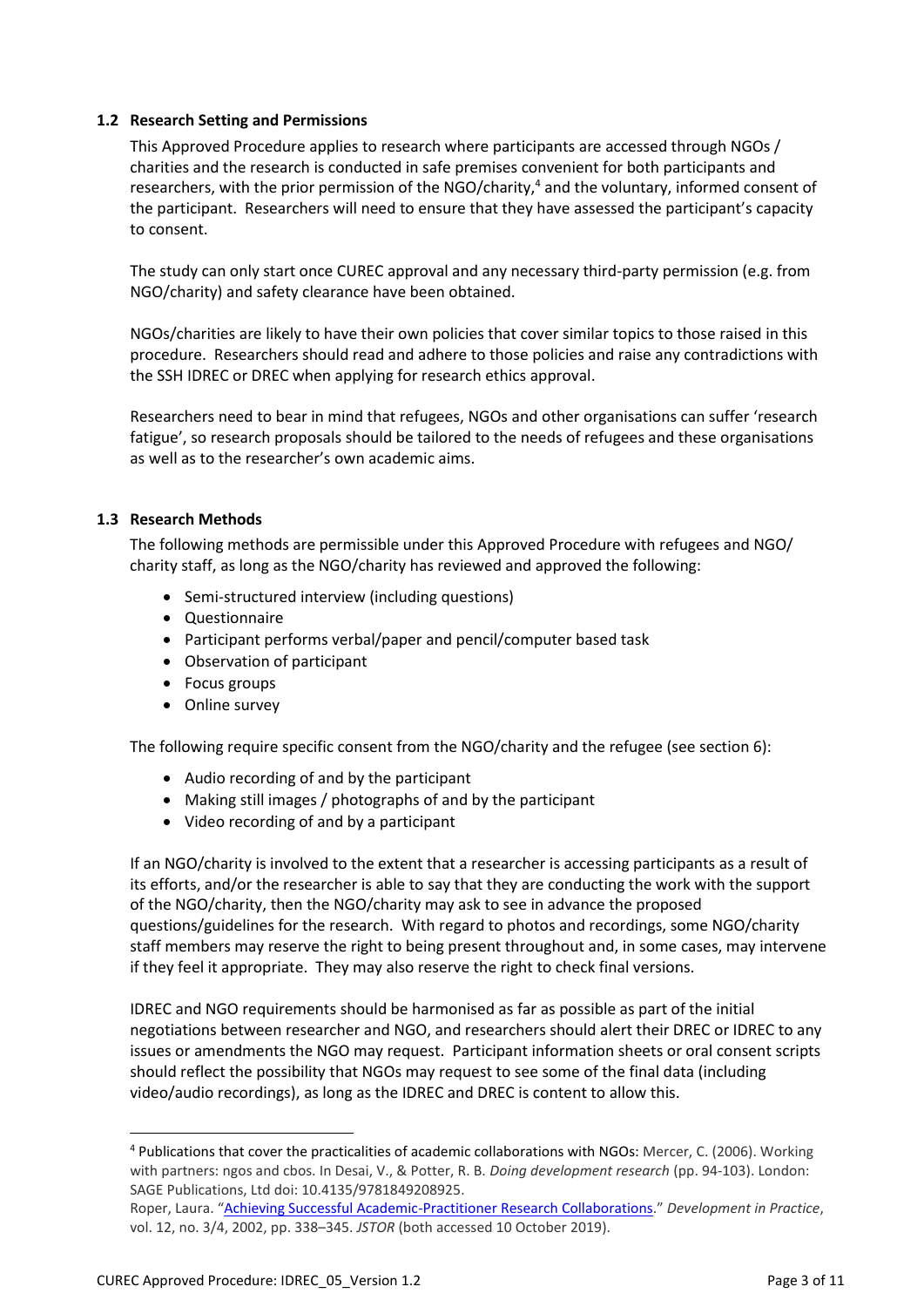# **2. TRAINING OF RESEARCH STAFF**

All researchers working with refugees must be trained in the following before embarking on the research project:

- to use appropriate research methods
- how to deal sensitively with difficult issues and trauma (participants' / secondary trauma)
- to recognise and address ethical issues
- to recognise and address situations where abuse and/ or serious risk is identified

It is crucial that senior researchers ensure that those working under their supervision are able to develop a good rapport with refugees and NGO/charity staff, and that they have appropriate safeguarding clearance.

Researchers must follow the guidance set out in the [University's 'Safeguarding Code of Practice',](https://www.admin.ox.ac.uk/personnel/cops/safeguarding/) including completing the online training course ['An introduction to Adult Safeguarding'](https://booking.osab.co.uk/elearning-list) provided by the Oxford Safeguarding Board, as well as undertaking risk assessments of the proposed research.

Any risk assessment must include how researchers will ensure their own physical and emotional safety while conducting their research, in addition to complying with any security measures the NGO /charity advise. The University'[s Social Sciences Division's Fieldwork website](https://www.socsci.ox.ac.uk/research-fieldwork) provides information about resources available to support researchers who may experience secondary trauma or psychological distress as a result of their research. All researchers are strongly advised to follow CUREC's **Best Practice Guidance documents**, including guidance around Prevent, securitysensitive materials, and Researcher Safety.

Researchers should also take responsibility for complying with safeguarding regulations and research practices that relate to the setting(s) of their research. As well as such compliance, researchers are strongly encouraged to consult guidance fro[m relevant professional associations](https://researchsupport.admin.ox.ac.uk/governance/ethics/resources/guidance) (see section 12). **The issue of unequal relationships needs to be addressed.** These will exist to the extent that refugee participants will be in a position of reduced power compared to the researcher. Hence, it is especially important that refugees are fully aware, *at the information-giving stage and well before the project starts,* that they need **not** volunteer for the project, that they can withdraw themselves and the information they provide at any time, without any consequences for them (including in relation to any services accessed through the NGO / other partner(s)) and without giving a reason. It is also important to emphasise that taking part (or not) in the study will not affect the refugee's immigration status in any way. Researchers may want to consider including research assistants with a refugee background, or from the same culture, to mitigate potential risks of coercion or power differentials; however, it is important to be aware that they could also act as gatekeepers or might even amplify unequal relationships.<sup>5</sup>

## **3. METHODS FOR RECRUITING PARTICIPANTS**

Researchers recruiting refugees through NGOs/charities should gain permission of the NGO/charity to conduct the study and, if applicable, gain ethics approval from the NGO/charity in addition to CUREC approval.

Researchers need to ensure that the following points are covered in the recruitment materials:

University logo [for written information]

 $\overline{\phantom{a}}$ 

<sup>5</sup> EC guidance note – [research on refugees, migrants and asylum seekers,](http://ec.europa.eu/research/participants/data/ref/h2020/other/hi/guide_research-refugees-migrants_en.pdf) page 2, (accessed 10 October 2019)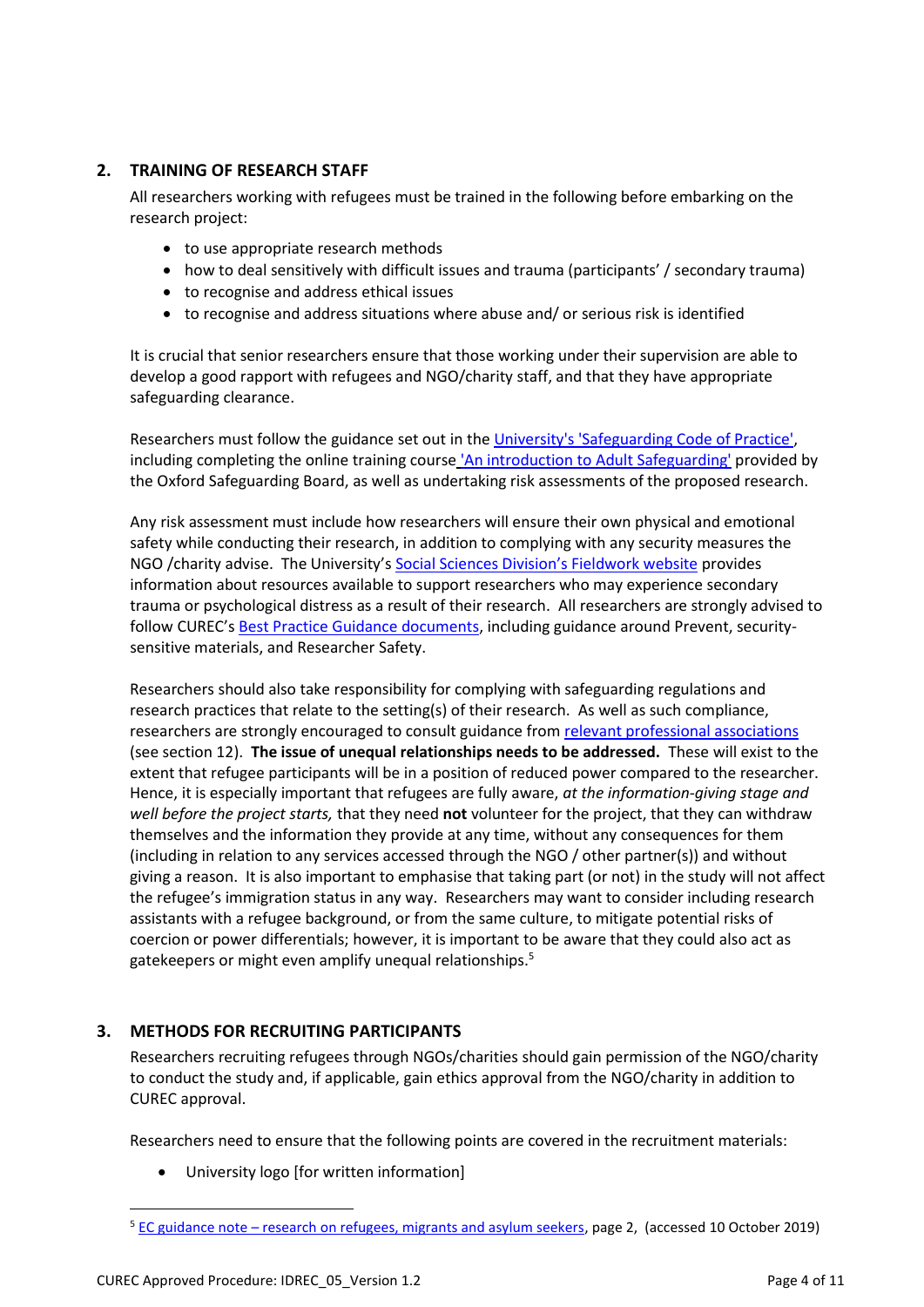- Department contact details
- Background and aims of the study
	- o What questions the study hopes to answer
	- o Names/departmental (not private!) contact details of the researcher (only if this is deemed appropriate by the NGO/charity)
- Why participants have been invited to take part
- That participation must be completely voluntary and taking part (or not) will not affect the refugee's status or relationship with the NGO/charity in any way
- What the study will involve, i.e.
	- o Purpose
	- o Duration
	- o Location (e.g. room)
	- o Frequency (e.g. any follow-up interviews)?

#### **3.1 'Opt-in' research only**

For the purposes of this Approved Procedure, refugees must actively agree to take part in the research, and `opt out' approaches to recruitment and consent are not permissible. Refugees can be invited to participate but are under no obligation to take part. In all cases, criteria for inclusion and exclusion need to be specified.

In order to manage expectations, it should also be made very clear that inclusion (or not) in the research study will **not** change the refugee's immigration status in any way and will have no effect on their access to services provided by the referring partner.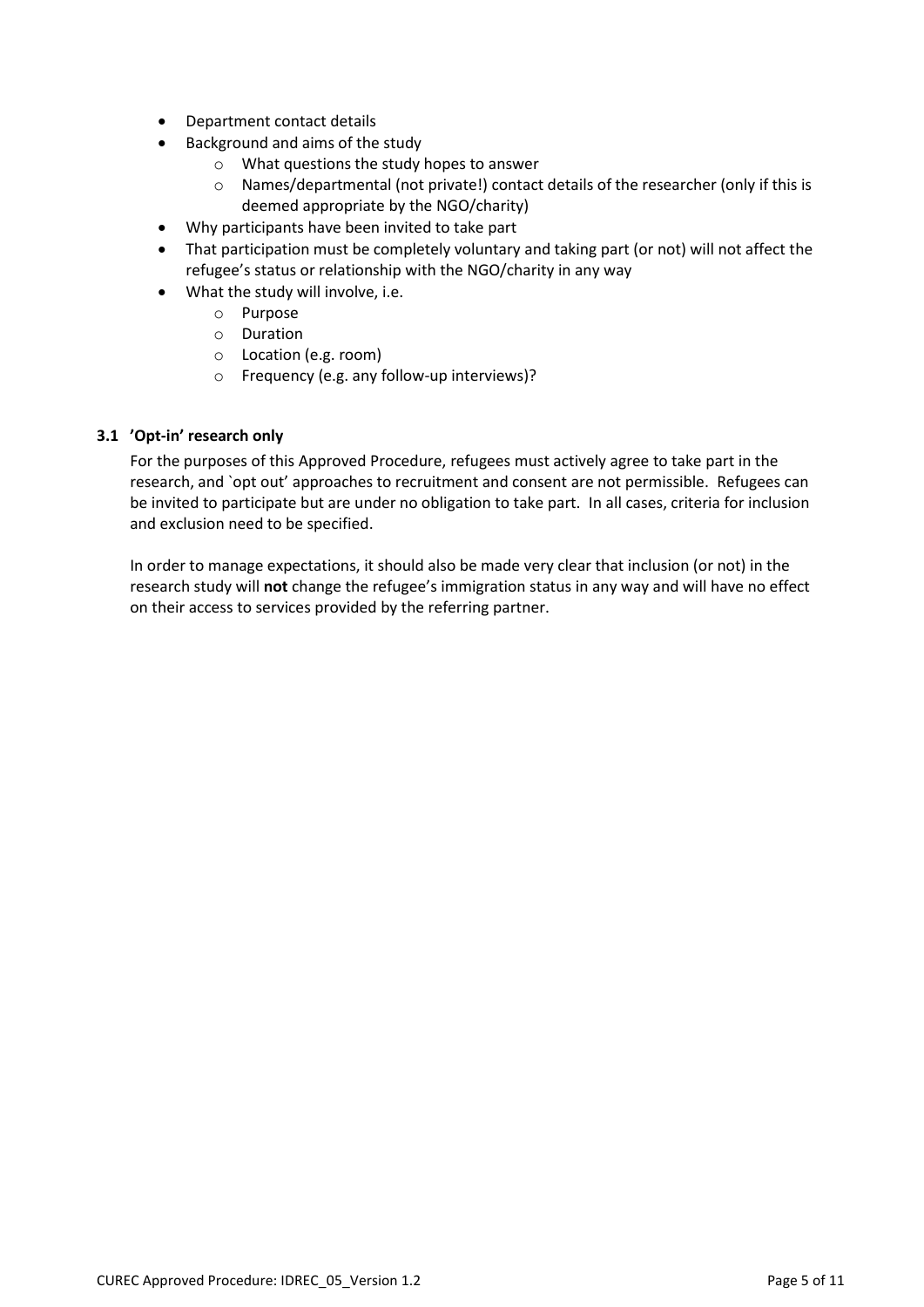# **4. INFORMATION PROVIDED TO PARTICIPANTS**

The specific details provided will vary depending on the study, but will include, in simple wording:

- the name of the study
- $\bullet$  the name(s) and status(es) (e.g. doctoral student) of the researchers carrying out the study and how to contact them **[only if appropriate]**
- a brief rationale for the study, including its purpose and value
- why potential participants are being invited to take part in the research
- $\bullet$  an explanation of what the participant would do, including estimated duration of the session and when it would take place
- that potential participants can ask questions about the study before they decide whether to participate
- that potential participants can choose whether they participate and, if they agree, they may withdraw from the study at any time without any consequences for them by advising the researchers of this decision
- details of any additional personal information that might be requested from them
- information about who would have access to the data, that it will be stored securely and what will happen to the data at the end of the study
- details about the participants' (and NGO's/other partners') access to research outcomes, including publications – and what form of publication or dissemination will be used
- statement that the data will be at least pseudonymised (participants could choose their own pseudonyms)
- a statement that taking part or not taking part in the research will not alter the participant's life or status in any way
- if applicable, what benefits (direct or indirect) may accrue to the participants in the study
- what risks are involved in the study, including limits to confidentiality and risk of reidentification
- that the project has received ethics clearance through the University of Oxford's ethical approval process for research involving human participants and personal data
- where applicable, a note to explain that the research will be written up as a student's thesis / academic publication and how the personal data included in that thesis will be published and stored
- the procedure for raising a concern or making a complaint. The usual CUREC complaints/concerns procedure applies (as set out in the informed consent templates below).

The Information Sheet **must be written in simple but non-patronising language,** avoiding technical terms and jargon, and bearing in mind that for many participants, English will not be their first language. **If there are literacy issues, an oral consent script will be acceptable.**

If information has to be translated into a different language, the researcher needs to ensure that the translator/ interpreter has signed a **confidentiality agreement.** The participant may be asked to assist with the selection of the interpreter to gain some control over who their information is shared with.<sup>6</sup>

Knowledge of the translator's/interpreter's background is important, in order to ensure they are acting with impartiality. This may be especially important if refugees are from areas of civil war.

Please see CUREC's [guidance on the informed consent process,](https://researchsupport.admin.ox.ac.uk/governance/ethics/resources/consent) including sample **templates** to be adapted.

l

<sup>6</sup> [Case study: anonymity and consent in research with asylum seekers,](https://esrc.ukri.org/funding/guidance-for-applicants/research-ethics/ethics-case-studies/case-study-anonymity-and-consent-in-research-with-asylum-seekers/) ESRC website, (accessed 10 October 2019)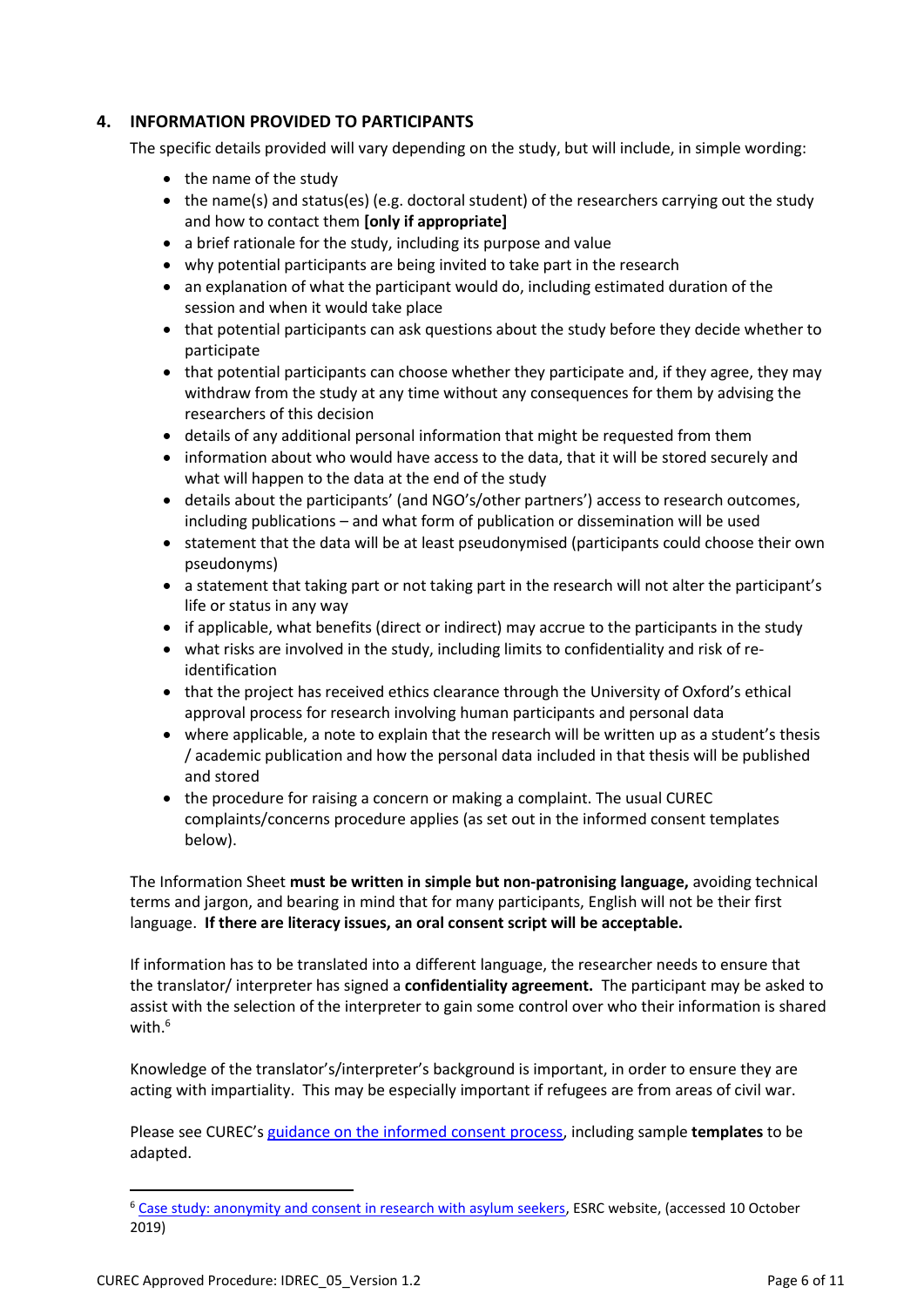# **5. CONSENT OF PARTICIPANTS (WRITTEN AND/OR ORAL)**

After gaining a) permission and (if applicable) ethics approval from the NGO/charity and b) approval from the appropriate ethics committee(s) for the study, the participants need to be fully informed and have to give voluntary consent to take part in the study. Either written or oral consent (or a mixture of both) may be used for refugees and NGOs/charity staff (oral consent may be used e.g. in case of literacy issues or anxiety around form-filling). Consent is an ongoing process and may require renegotiation over time.<sup>7</sup>

Justification is required if NGO/charity staff are being used to select or approach suitable participants as it is acknowledged that this might bias the results of the study to some extent. If a researcher believes there may be some bias in the selection made by the NGO/charity, the researcher should raise this and try to resolve with the NGO/charity in the first instance. If this cannot be resolved satisfactorily, the researcher should state this in their research report.

"Whilst respecting gatekeepers' legitimate interests, researchers should adhere to the principle of obtaining informed consent directly from the participants once access has been gained. They should be wary of inadvertently disturbing the relationship between participants and gatekeepers since that will continue long after the researcher has left the field."<sup>8</sup>

If audio or video recordings (including still images or photography) are to be made, the consent form or script **must** include wording for the participant to sign or agree to, in order to give explicit consent to this. The information sheet or script will need to give a guarantee from the researchers that recordings will **not** be made available to those outside the research team without their written consent. If images or recordings may be used in a publication or scientific presentation then specific consent for this should be sought in the consent form.

#### **5.1 Consent for audio, photographic or video data**

Note that explicit consent must be obtained both for obtaining this type of data e.g. "I agree that I can be photographed/videoed" and for using this type of data for research purposes e.g. "I understand that any photographs/videos may be used in conference presentations/on a project website/in peer-reviewed journal publications".

The consent form **must be written in simple but non-patronising language**. **If there are literacy issues** or anxiety around form-filling, **an oral record of consent will be acceptable.**

Researchers should only collect personal data that is essential for their research project, including audio recordings, videos or photographs in which participants are identifiable.

It is not uncommon for participants to withdraw their consent for use of their image at a later point. Please ensure all informed consent documents or scripts are very clear on a specific withdrawal deadline (well before publication) and on alternatives to identifiable photographs or videos (e.g. pixilation) and audio recordings (e.g. note taking only). If a participant withdraws their consent after the withdrawal deadline, please discuss within your department and with your DREC and IDREC how best to resolve the issue on a case-by-case basis.

Please see CUREC's [guidance on the informed consent process,](https://researchsupport.admin.ox.ac.uk/governance/ethics/resources/consent) including sample templates.

 $\overline{\phantom{a}}$ 

<sup>7</sup>[Refugee Studies Centre](https://academic.oup.com/rsq/article/26/3/162/1590874)'s Ethical Guidelines, *Refugee Survey Quarterly*, Vol. 26, Issue 3 (UNHCR 2007), (accessed 10 October 2019), p. 165 8 Ibid, p. 168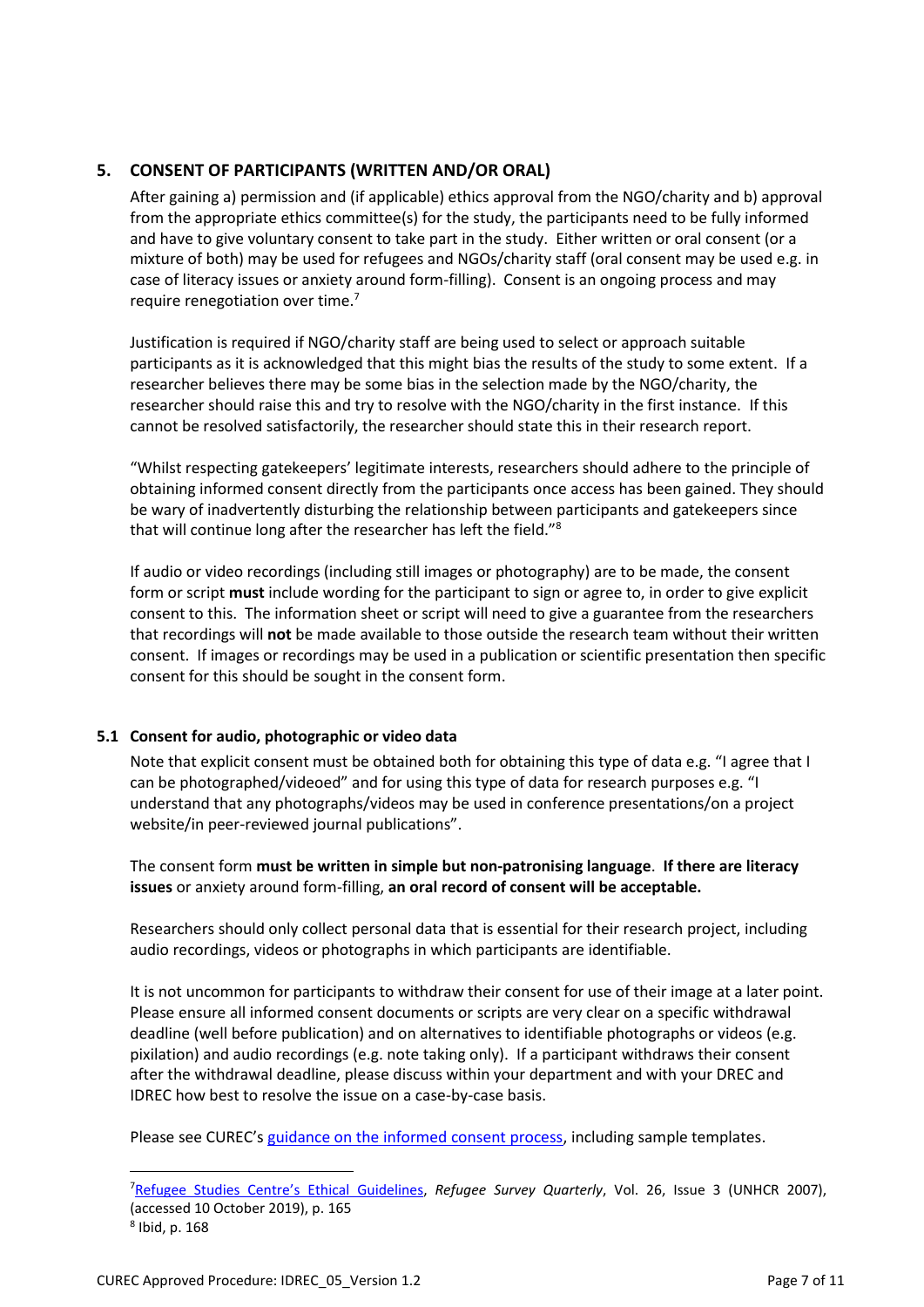### **6. COMPENSATION**

Researchers who are considering offering a small payment or reward to participants should seek the advice of the relevant IDREC/DREC and NGO/charity on its suitability and in particular if it may have any impact on benefit entitlements for participants. In some cases, even very small one-off increases in income can have a negative impact on entitlements.

# **7. POTENTIAL RISKS TO PARTICIPANTS/RESEARCHERS/OTHERS AND WHAT WILL BE DONE TO MINIMISE**

The researcher should obtain a risk assessment form and safety guidance from their departmental or divisional safety officer.

The NGO/charity should have a Health and Safety Policy, Lone Working Policy, and a statement on professional boundaries, which both the NGO and the researcher should abide by (in addition to the researcher abiding by the relevant University policies and guidance). The NGO may be able to advise on whether participants have a history of violence or pose any other potential risks to the researcher.

All researchers will need to obtain complete training on safety, security and personal protection, and abide by any safety protocols provided by the NGO/charities. In addition, an internal/departmental risk assessment must be completed and University travel insurance sought if applicable. A copy of each should be submitted to the relevant IDREC or DREC with the research ethics application for information.

Any risk assessment must include how researchers will ensure their own physical and emotional safety while conducting their research, in addition to any security measures the NGO/charity might recommend. Please also see the [Social Sciences Division's resources](https://www.socsci.ox.ac.uk/research-fieldwork) available to support researchers who may experience secondary trauma or psychological distress as a result of their research. Safety measures might include researchers being accompanied, and/or NGO/charity security staff within sight.

A 'risk of harm' protocol should be created as the research study is planned, including guidance on how to respond if certain ethical issues or adverse events occur during the research study. These could include:

- Participant distress
- Disclosure of child abuse, neglect or exploitation (or any illegal activity)
- Disclosure of intimate partner violence or other forms of gender-based violence
- Intention to self-harm

The 'risk of harm' protocol should be submitted as part of the research ethics application. Please also see section 8 on how to deal with risks to participants and when/how to report adverse or unforeseen events, and section 10 on limits of confidentiality.

Electronic devices such as laptops must be password-protected and encrypted where at all possible; similarly audio recording devices should be PIN-protected or encrypted if possible. Please see [Research Data Oxford's guidance on data management](http://researchdata.ox.ac.uk/home/managing-your-data-at-oxford/) and the [Information Security webpages](https://www.infosec.ox.ac.uk/) for further advice on this.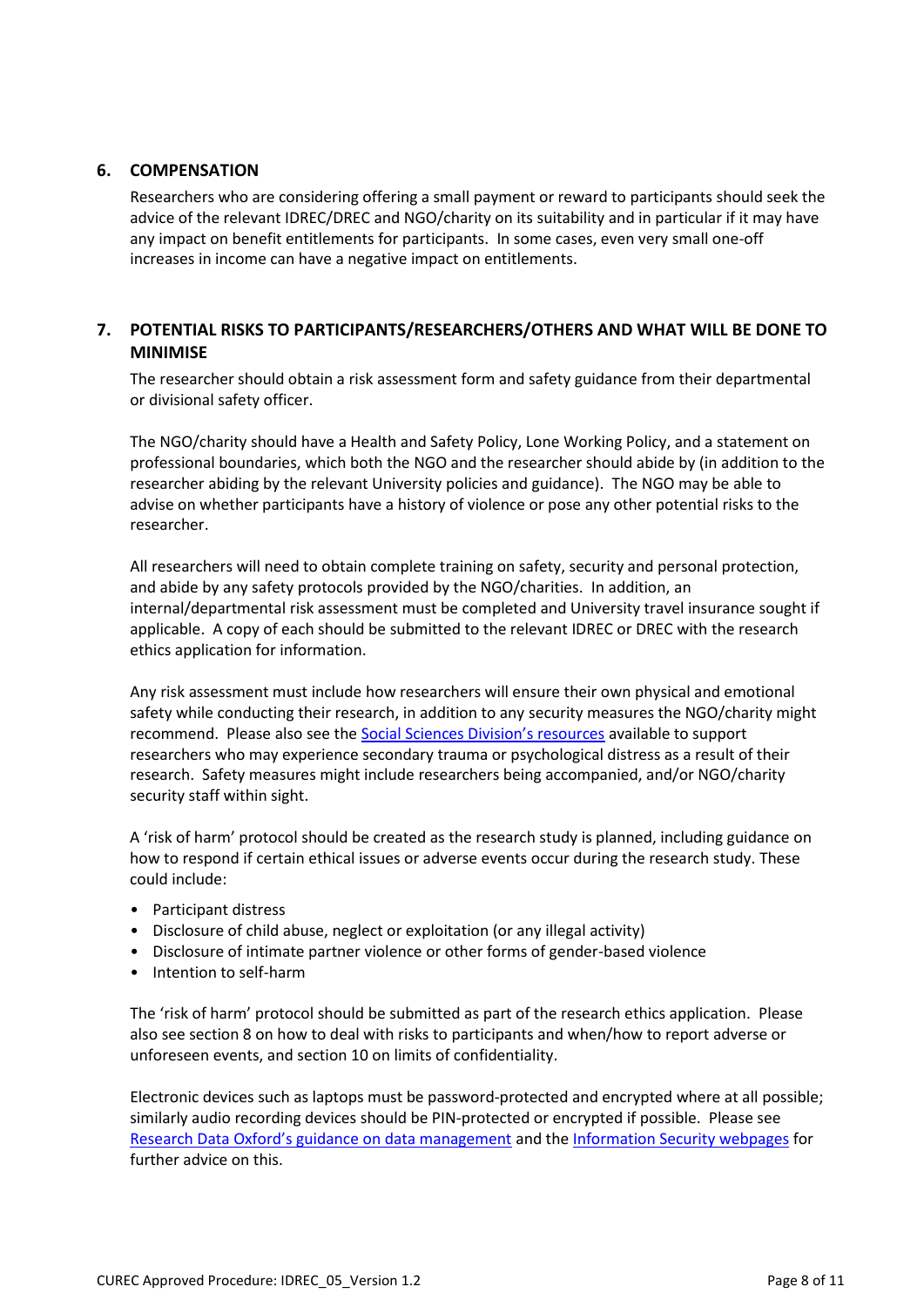### **8. MONITORING AND REPORTING OF ADVERSE OR UNFORESEEN EVENTS**

Researchers should be aware of the general levels of mental health of refugees. If a participant should become unwell or seriously distressed during the interview/session, the session must be terminated, and the event immediately reported to the nearest NGO/charity staff member, and at least to the supervisor.

Researchers should have a plan of who to speak to or refer to in case there are concerns related to the participants. It is best practice to be acquainted with the support services available to refugees and to have additional information about online resources/help lines and face-to-face resources to hand if needed (e.g[. Rape Crisis,](https://rapecrisis.org.uk/) [Listeners,](https://www.samaritans.org/your-community/our-work-prisons/listener-scheme) [Mind,](https://www.mind.org.uk/information-support/helplines/) etc.). Researchers may want to check, as part of their negotiations with the NGO/charity, whether the latter run their own advice services and what their protocol is in terms of reporting any issues or concerns the participants may express. Researchers should bear in mind that there may be situations where participants disclose concerns about the NGO itself, and should inform the DREC or IDREC at ethics application stage how they would resolve such a situation.

Researchers should handle appropriately any **information discovered unintentionally** (incidental findings) that are not related to the research aims, such as information on human rights violations, human/sexual trafficking, domestic violence, forced marriage, female genital mutilation, trading in human organs, child pornography, as well as any information that may affect the participant's refugee status. There could be situations where the reason for the well-founded fear of persecution has changed, or where the participant is planning to voluntarily return to their country of origin, in which case this could lead them to lose their refugee status. It is important that the researcher shows in the ethics application a plan on how to deal with/help participants in these situations, i.e. by informing the responsible NGO/charity, the relevant DREC or IDREC, and the researcher's Head of Department, and directing participants to relevant support services. Please also see section 10 on Duty of Care issues below.

Audio recordings should be wiped from the audio recorder between interviews (if there are multiple visits to the research site).

In refugee interview guides, it is a good idea to end on a positive and hopeful note, rather than ending with a question on e.g. barriers and challenges.

## **9. COMMUNICATION OF RESULTS**

Information about participants should not be reported back to the NGO/charity, and this should be made clear within information provided to NGO/charity staff. It is up to the researcher to decide whether general feedback should be offered about the results from the study as a whole. Many NGOs/charities agree to collaborate because they would like to learn from the research results, so any potential issues around this should be discussed and resolved before the project starts (and made clear in the ethics application). Again, the role of any NGO/charity staff (e.g. interpreters) in the research project must be considered carefully, as they also have a responsibility to maintain confidentiality.

Conditions in the field should be reported on honestly, be they positive or negative. The researcher should anticipate at planning stage how to deal with any negative reflections on the NGO/charity that helps them conduct the research. If researchers have criticisms of the NGO/charity, good practice would be to discuss those with the NGO/charity in the first instance and to allow it to provide some explanation before reaching a final conclusion about what to publish. Researchers should bear in mind that NGOs/charities rely on their good reputation to generate funds in order to sustain services that are needed by refugees. There also may be instances where e.g. conditions in a refugee camp are better than expected, and NGOs/charities may feel that too positive a portrayal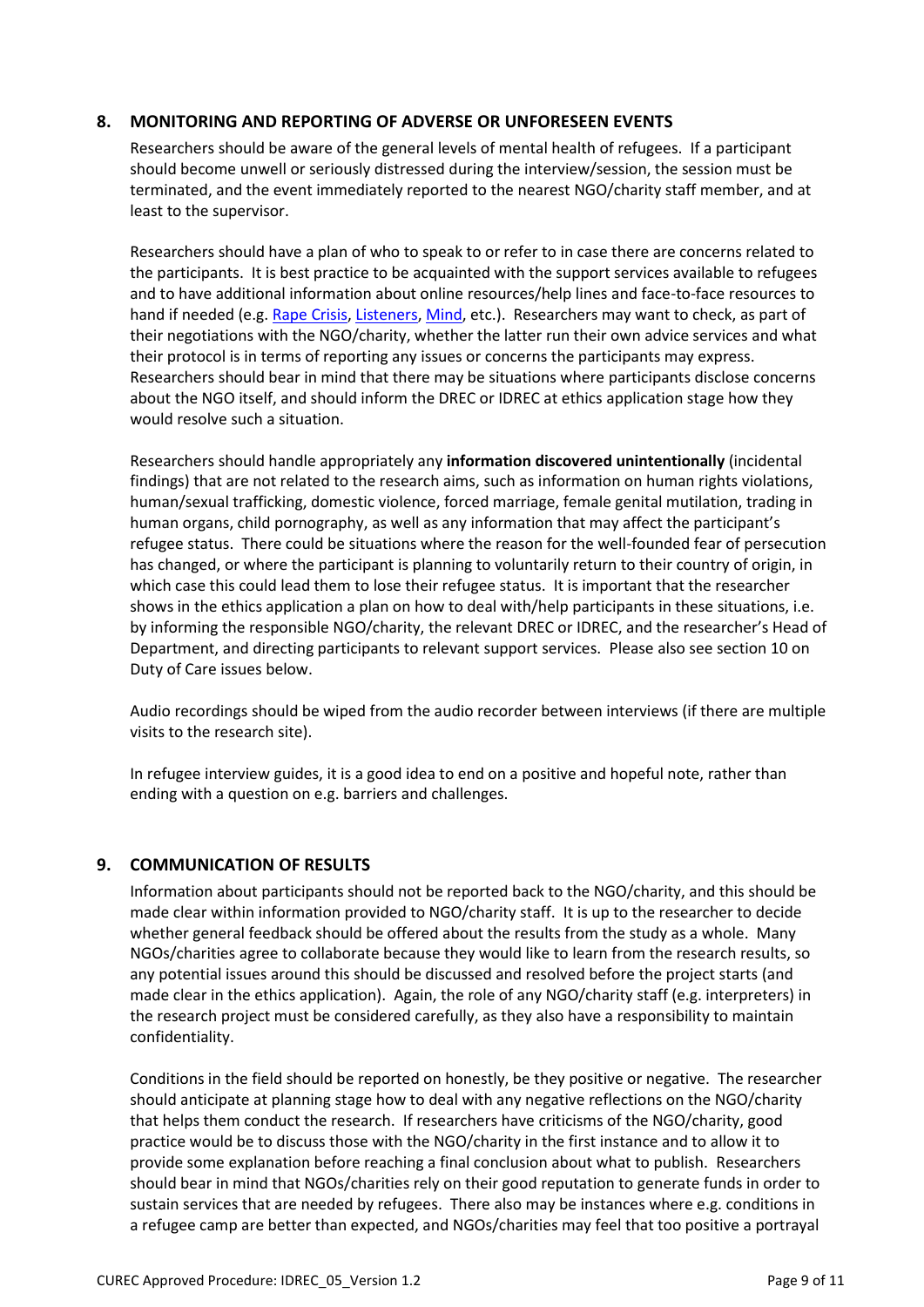in research publications may equally harm their fundraising efforts. These situations should be anticipated and addressed by the researcher prior to the ethics application stage.

# **10. DUTY OF CARE ISSUES / CONFIDENTIALITY / LEGAL RESPONSIBILITY**

Researchers should be very cautious about managing participants' expectations or offering advice to NGO/charity staff on the basis of research findings, particularly when the researcher is not qualified to offer assistance. On the other hand, the researcher does have a duty of care, and should not withhold information that could have serious implications for the participant. The question that the researcher needs to consider is whether drawing attention to a potential problem could lead the participant to gain access to services that might be of help.

For instance, if a researcher suspects the participant may have a treatable medical condition that has not been diagnosed, such as a hearing loss or visual impairment, then advice should be sought from a senior researcher. In such a case, it is likely that a decision would be made to inform the participant.

Researchers should be very clear about the **limits of confidentiality** they can offer to participants or NGO/charity staff, both in information sheets and when explaining the study verbally. The information sheet and/or script should include a statement saying that confidentiality cannot be guaranteed if the participant discloses anything of a criminal/illegal nature, previous behaviour against refugee camp rules, or if the researcher strongly suspects that the participant or others are suicidal or at risk of serious or imminent harm. Extra care needs to be taken to address the kind of information that can and cannot be disclosed to and by the researcher at information stage. Researchers may wish to ask participants specifically not to inform them of instances of illegal activity. The NGO/charity may also have its own policy for dealing with instances where confidentiality might need to be breached, and researchers should be aware of this. If the researcher feels that it is necessary to break confidentiality, the "participant will normally be informed of what action is being taken by the researcher unless to do so would increase the risk to those concerned" (including the risk to the researcher).<sup>9</sup>

It is important to seek specific guidance, on a case-by-case basis, in the first instance from Legal Services and the Head of Department, as well as the relevant DREC or IDREC Chair. Legal duties of disclosure will be significantly different outside the UK jurisdiction. Any research conducted outside of the UK (not covered by this Approved Procedure) will be subject to different legislation, which researchers will need to be aware of when planning their projects.

# **11. DATA PROTECTION**

l

Researchers should be careful about the type of information they collect, and only gather data that is essential for the specific research aims. Names, addresses, specific locations, date of birth, exact dates should only be collected if absolutely essential.<sup>10</sup> Official reference numbers (e.g. Home Office numbers) should not be collected. Each participant should be given a code number or be given/choose their own pseudonym and this, rather than the name, should be used to label all data from the study, including any paperwork (e.g. completed surveys) the participant has created. If it is necessary to retain any personal information, the key linking codes to personal details must be kept separately in a locked filing cabinet or encrypted drive at the University department. It is important to keep completely anonymous any information that may endanger the participants' personal safety or privacy.

<sup>9</sup> *[Statement of Ethics for Researchers in the Field of Criminology](http://www.britsoccrim.org/ethics/)* (2015), (accessed 26 January 2018)

<sup>&</sup>lt;sup>10</sup> EC guidance note – [research on refugees, migrants and asylum seekers,](http://ec.europa.eu/research/participants/data/ref/h2020/other/hi/guide_research-refugees-migrants_en.pdf) page 4 (accessed 9 August 2019)